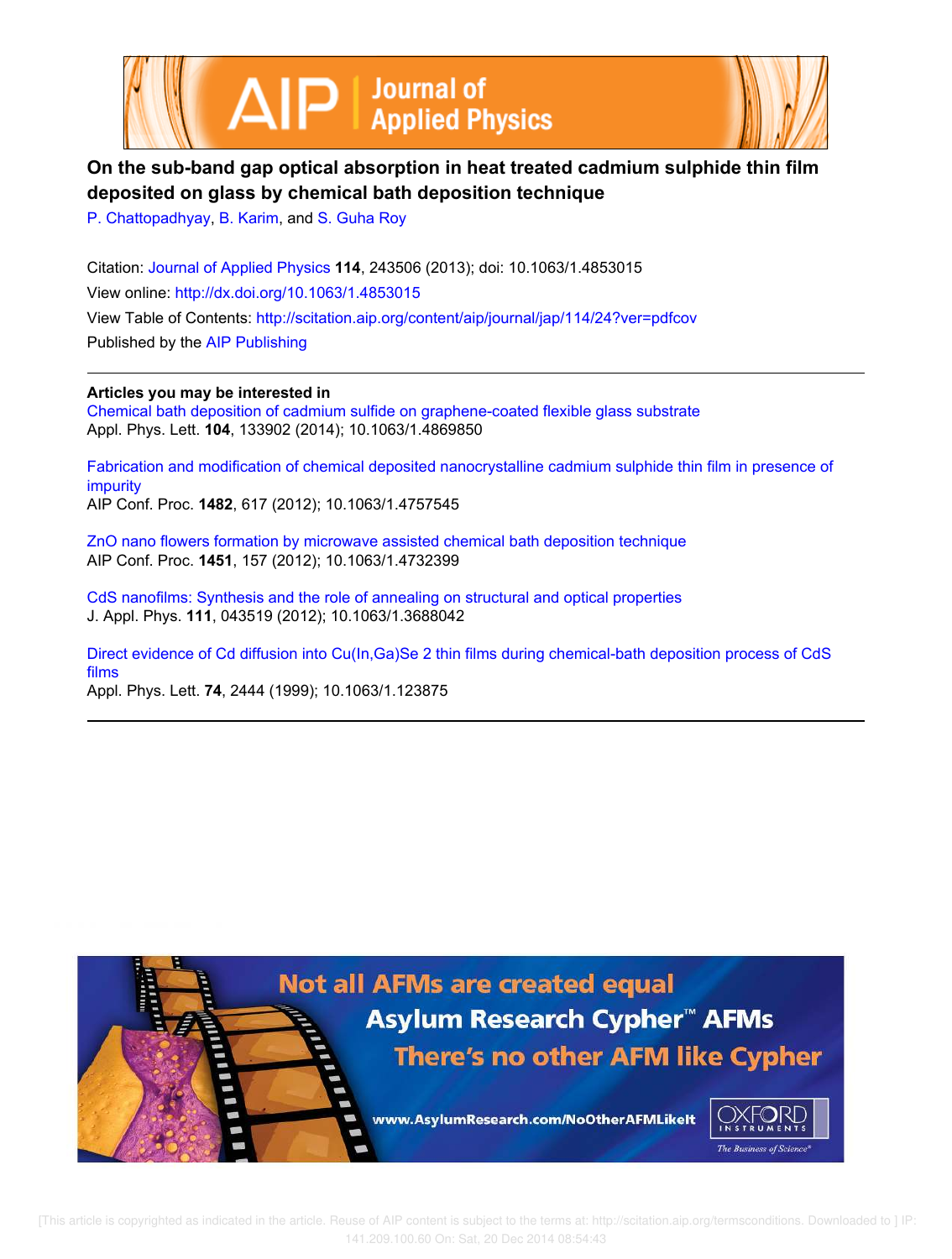

## On the sub-band gap optical absorption in heat treated cadmium sulphide thin film deposited on glass by chemical bath deposition technique

P. Chattopadhyay, B. Karim, and S. Guha Roy

Department of Electronic Science, University of Calcutta, 92, A.P.C. Road, Kolkata 700009, India

(Received 22 January 2013; accepted 6 December 2013; published online 26 December 2013)

The sub-band gap optical absorption in chemical bath deposited cadmium sulphide thin films annealed at different temperatures has been critically analyzed with special reference to Urbach relation. It has been found that the absorption co-efficient of the material in the sub-band gap region is nearly constant up to a certain critical value of the photon energy. However, as the photon energy exceeds the critical value, the absorption coefficient increases exponentially indicating the dominance of Urbach rule. The absorption coefficients in the constant absorption region and the Urbach region have been found to be sensitive to annealing temperature. A critical examination of the temperature dependence of the absorption coefficient indicates two different kinds of optical transitions to be operative in the sub-band gap region. After a careful analyses of SEM images, energy dispersive x-ray spectra, and the dc current-voltage characteristics, we conclude that the absorption spectra in the sub-band gap domain is possibly associated with optical transition processes involving deep levels and the grain boundary states of the material. © 2013 AIP Publishing LLC. [http://dx.doi.org/10.1063/1.4853015]

## I. INTRODUCTION

The measurement of optical properties of thin cadmium sulphide films<sup>1-4</sup> often exhibits an absorption tail when the photon energy is less than the band gap energy of the material. Such an absorption tail has been originally observed in the case of silver halides.<sup>5,6</sup> The results have been accounted for by an exponential rule near the absorption edge (widely referred to as Urbach rule), which has become a universal empirical law for wide range of materials. Extensive investigations in this area of optical absorption have resulted in different proposals with a view to explain the origin of Urbach tail. These proposals include description of absorption processes in terms of phonons and excitons,<sup>7</sup> thermal fluctuation of band gap energy,<sup>8</sup> and band tailing effect.<sup>9</sup> It is however well known that, apart from the above physical processes, the absorption spectra are sensitive to material processing conditions, such as substrate heating during material deposition or postdeposition annealing of the sample. The effect of substrate heating on the absorption co-efficient of CdS film has been reported by Pal  $et al.$ <sup>1</sup> The sensitivity of the optical properties of these materials to the annealing temperature has also been noticed. $2^{-4}$  Thus, the annealing temperature may have an additional impact on the sub-band gap optical absorption. Moreover, when the material is in polycrystalline form, there can be imperfections in the form of grain boundary states and potentials. $10-12$  Such imperfections can also influence the sub-band gap optical absorption processes. Thus, the optical absorption in the sub-band gap region is still a matter of concern specifically when the materials are in polycrystalline forms. It would therefore be interesting to study the features of the absorption spectra of polycrystalline material in the light of Urbach rule, when the photon energy is less than the band gap energy of the materials. In order to study these issues more critically, we have considered a typical photosensitive material in the form of polycrystalline cadmium sulphide and analyzed the absorption spectra of the material in the sub-band gap region under different annealing conditions. The results of such an investigation are reported in this communication.

## II. THREE-REGION DESCRIPTION OF OPTICAL ABSORPTION CURVES

In order to examine different processes involved in optical absorption in cadmium sulphide thin films, we split an absorption curve into three regions, namely, regions I, II, and III. The region I represents a domain of constant absorption described by an absorption coefficient nearly independent of photon energy. The region II corresponds to Urbach region where optical absorption can be effectively described by Urbach exponential rule. One may consider a general form for the Urbach exponential rule by following Kurik<sup> $\prime$ </sup> and express the absorption tail as

$$
\alpha = \alpha_o \exp(h\nu/E_o). \tag{1}
$$

In writing the Urbach rule in the above form, we have absorbed the constants in the general form of  $\alpha$  in Ref. 7 in the parameters  $\alpha_0$  and  $E_0$ . The term  $E_0$ , hereinafter referred to as Urbach energy, is an inverse of steepness of the absorption edge as described in Ref. 7. The region III represents a band-to-band transition region near the absorption edge may be described by the well known relation for the absorption coefficient given by  $\alpha = A (h\nu - E_g)^{1/2}$ , where A is a constant independent of energy and  $E<sub>g</sub>$  is the band gap energy of the material. We have shown in Fig. 1, the representative absorption curves drawn for a given set of absorption parameters. To illustrate the role of absorption processes on the determination of the band gap of the material, we have generated in the inset, the familiar  $\alpha^2$  vs. h $\nu$  plot by considering the Urbach rule and the values of the absorption coefficients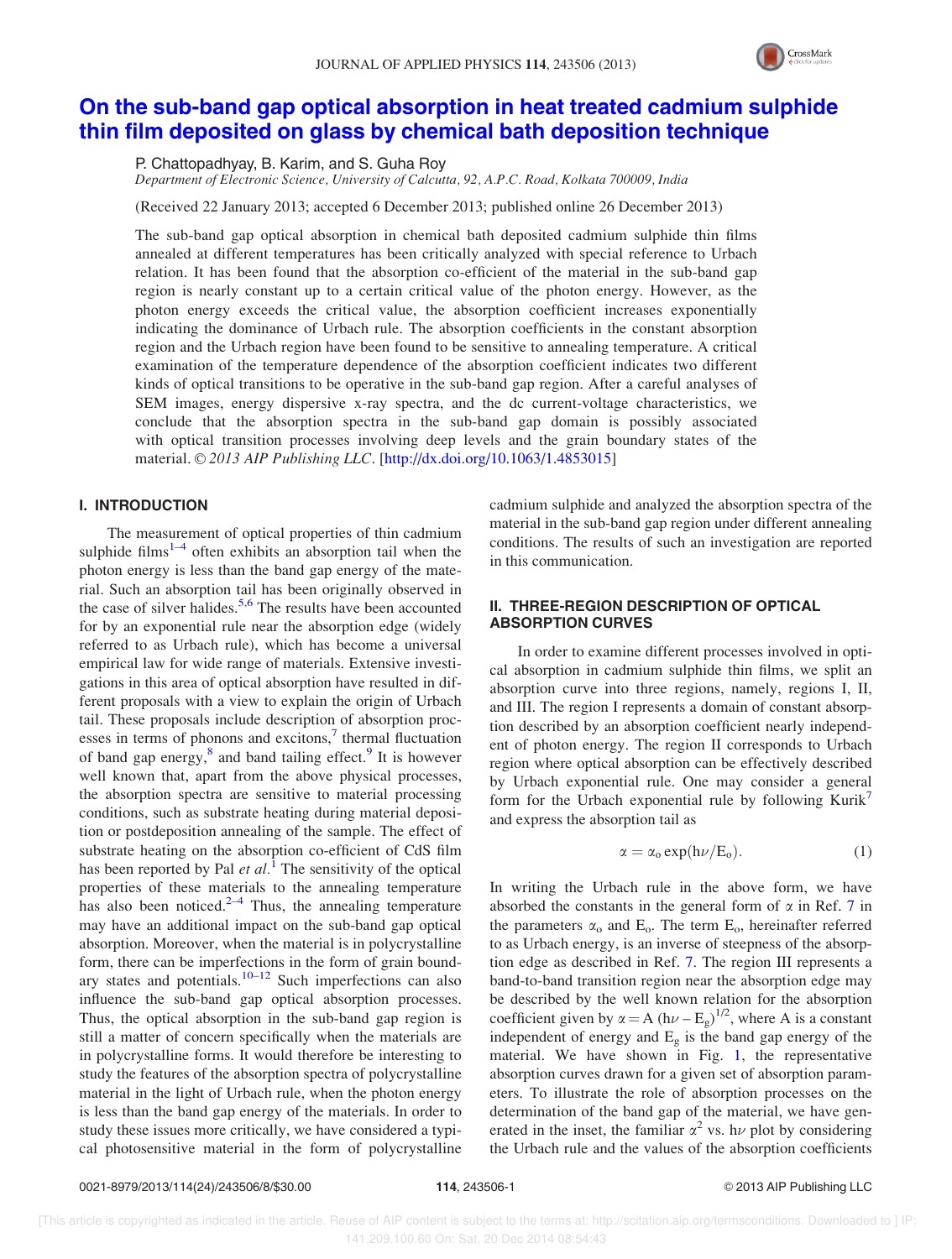

FIG. 1. Three-region representation of optical absorption curve of a semiconductor. The region I corresponds to a domain of photon energy where a constant absorption process dominates, may be described by a constant absorption coefficient (represented by a dashed line curve). As the energy exceeds a critical value, the Urbach absorption described by Urbach exponential rule (dotted line curve) dominates over the constant absorption process (Region II). The bandto-band transition (Region III) becomes important when photon energy exceeds the band gap energy. The variation of  $\alpha$  in this region is represented by a solid line curve. The inset shows a plot of  $\alpha^2$  vs. h<sub>v</sub> generated using the absorption coefficients of Urbach and band-to-band transition regions. As shown, the linear region of the curve when extrapolated to the h $\nu$  axis (shown by broken line) yields the band gap energy. Parametric values used for calculations:  $\alpha_0 = 1.2 \times 10^{-5} \text{ cm}^{-1}$ ,  $E_0 = 0.13 \text{ eV}$ ,  $A = 2 \times 10^4 \text{ cm}^{-1} \text{ eV}^{-1/2}$ , and  $E_g = 2.5 \text{ eV}$ .

in the band-to-band transition region. It is seen that such a  $\alpha^2$ vs.  $h\nu$  plot is generally nonlinear. However, by using the linear region, one can determine the band gap of the material by the method of extrapolation (shown by broken line in the inset). The above scheme of segmentation of absorption curve into different regions has been adopted in the present work for analyzing critically the salient features of absorption spectra of cadmium sulphide thin films.

### III. MATERIAL DEPOSITION AND MEASUREMENTS

For the deposition of the CdS films, we have used the chemical bath deposition (CBD) technique. $13-17$  The composition of the chemical bath reported in Ref. 13 has been used to deposit CdS films on glass substrate. Prior to the deposition of the films, the substrates are cleaned ultrasonically in distilled water, trichloroethylene, acetone and methanol and subsequently treated in a solution of  $H_2O_2$  and  $H_2SO_4$  prepared in 1:1 proportion and finally, cleaned in water and immersed in a chemical bath containing CdCl<sub>2</sub>, ammonium acetate, thiourea and ammonium hydroxide. The temperature of the chemical bath has been maintained within  $65^{\circ}$ C to 75 °C. The solution has been continuously stirred until the deposition of CdS film is completed. The thickness of the CdS film has been measured with a surface profilometer. The average value of the thickness of the film has been found to be  $0.88 \mu m$ .

The deposited CdS films have been given heat treatment at  $50^{\circ}$ C,  $100^{\circ}$ C,  $150^{\circ}$ C, and  $200^{\circ}$ C for  $30$  min in open air. The absorption spectra of the films have been measured with spectrophotometer in the wavelength range to 200 nm to 2600 nm. The surface morphology and composition of the films have been examined by scanning electron microscope and energy dispersive x-ray analysis, respectively. For each of the samples, the dc current-voltage measurements are made by establishing indium contact on the samples by resistive evaporation. The data so measured are analyzed to extract the charge density at the grain boundaries.

#### IV. RESULTS AND DISCUSSIONS

Fig. 2 shows the absorption spectra of as-deposited and heat treated samples. In the Urbach region, the percentage of optical transmission of light through the CdS samples has been found to vary under different annealing temperatures and varying photon energy. The % transmission varies from 1.74% to 3.78% for as-deposited CdS sample, 6.57%–17.08% for the sample annealed at  $50^{\circ}$ C,  $13.57\%$ -28.91% for the sample annealed at  $100^{\circ}$ C,  $11.76\%$  -29.21% for the sample annealed at  $150^{\circ}$ C, and  $9.32\% - 33.11\%$  for the sample annealed at  $200^{\circ}$ C in the Urbach region. The values of the absorption coefficient have been found to be in the range of  $10^4$  cm<sup>-1</sup> in the Urbach region, which are in conformity with the results reported in a number of earlier works. $4,18-21$ 

The measured absorption coefficients are used to determine the band gap energy of the material by applying the relation  $\alpha^2 = A^2$  (h $\nu - E_g$ ), which corresponds to band-toband transition region near the absorption edge. As already discussed in Sec. II that, although a plot of  $\alpha^2$  as a function of  $h\nu$  is generally nonlinear, the linear segment of such plot can be used for the determination of the band gap of the material. The above nature of nonlinear variation in the  $\alpha^2$  vs.  $h\nu$  plots for the as-deposited and annealed CdS samples is shown in Fig. 3. Such a nonlinearity arises because of the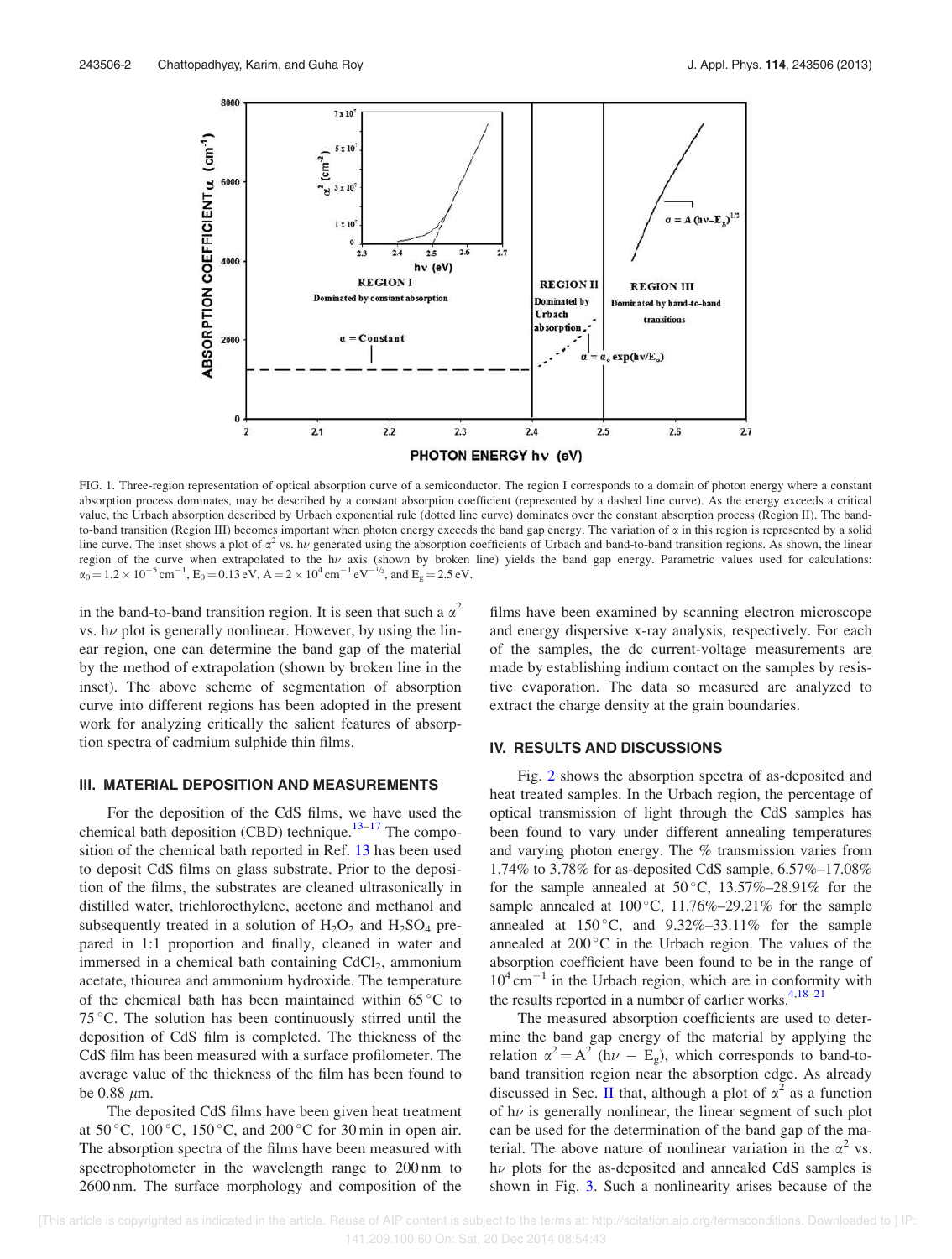FIG. 2. The variation of the optical absorption co-efficient,  $\alpha$  for asdeposited and annealed CdS thin films as a function of photon energy  $h\nu$ .

dominance of respective absorption processes operative in the Urbach region and band-to-band transition region. The contribution from Urbach region however becomes less significant as the photon energy exceeds a certain critical value, which ultimately ensures band-to-band absorption process to dominate over Urbach absorption. This allows one to estimate the band gap of the material using the linear segment of the  $\alpha^2$  vs. h<sub>v</sub> curve as discussed in Sec. II. For the as-deposited sample, the absence of a clearly defined linear segment in the  $\alpha^2$  vs. h $\nu$  curve constrained us to determine the band gap of the material. However, the linear regions of these plots for the annealed samples are found to be reasonably defined, which allowed us to determine the band gap of the material for different annealing temperatures. The band gap of the sample has been found to be 2.395 eV when

\* AS-DEPOSITED CdS O ANNEALED AT 50 °C. ◇ ANNEALED AT 100 °C XANNEALED AT 150 °C  $2.4 \times 10^{9}$ △ ANNEALED AT 200 °C  $\mathbf{r}^2$  (cm<sup>-2</sup>  $1.6 \times 10^9$ 000000000  $8.0 \times 10^{3}$  $3.0 \times 10^{8}$ 2.35  $2.40$ 2.50 2.55  $2.45$ 

FIG. 3. The variation of the square of the optical absorption coefficient,  $\alpha^2$ as a function of photon energy  $h\nu$  for as-deposited and annealed CdS thin film.

PHOTON ENERGY hv (eV)

annealed at  $50^{\circ}$ C, which changes to only 2.413 eV when the annealing temperature has been increased to  $200^{\circ}$ C. Similar change in the band gap of the material with annealing temperature has been reported by other workers. A change of band gap from 2.38 eV to 2.412 eV has been obtained by Pal *et al.*<sup>1</sup> when the CdS film is deposited at a substrate temperature of 200 $^{\circ}$ C. Roy and Srivastava<sup>17</sup> have found a change of band gap from 2.48 eV of the as-deposited sample to 2.45 eV after annealing at  $200^{\circ}$ C. However, the change in band gap of the annealed samples with respect to as-deposited CdS sample remains inconclusive in the present case because of the uncertainty in fixing a linear region in  $\alpha^2$  vs. h $\nu$  plot of the as-deposited sample.

For a particular annealing temperature, the absorption coefficient in region II of the absorption spectra has been found to vary exponentially with photon energy. However, it is found that the slope of the logarithmic variation of the absorption constant in this region does not correspond to 1/kT as originally proposed by Urbach in the case of silver halides. Thus, Eq. (1) has been applied to extract the values of  $E_0$  and  $\alpha_0$  using the data in the Urbach region for as-deposited sample as well as for the samples annealed at temperatures 50 °C, 100 °C, 150 °C, and 200 °C. The variation of  $E_0$  with annealing temperature is shown in Fig. 4. It is seen that the estimated values of  $E_0$  can be fitted by an exponential relation given by

$$
E_0(T_A) = E_0(0) \exp(-AT_A), \qquad (2)
$$

where  $E_0(0)$  and A are constants and  $T_A$  is the annealing temperature. The values of  $E<sub>0</sub>(0)$  and A obtained by fitting the values of  $E_0(T_A)$  are found to be 3.012 eV and 5.2  $\times 10^{-3}$  K<sup>-1</sup>, respectively.

The above values of  $E_0$  have been used to determine the steepness parameter  $\sigma$  of the absorption curve (kT/E<sub>0</sub>, in the present case). For as-deposited CdS film, the value of the

FIG. 4. The variation of Urbach energy,  $E_0$  as a function of annealing temperature,  $T_A$ . The values of  $E_0$  have been determined using Eq. (1) and the measured values of the optical absorption coefficient in region II of Fig. 2.

 [This article is copyrighted as indicated in the article. Reuse of AIP content is subject to the terms at: http://scitation.aip.org/termsconditions. Downloaded to ] IP: 141.209.100.60 On: Sat, 20 Dec 2014 08:54:43



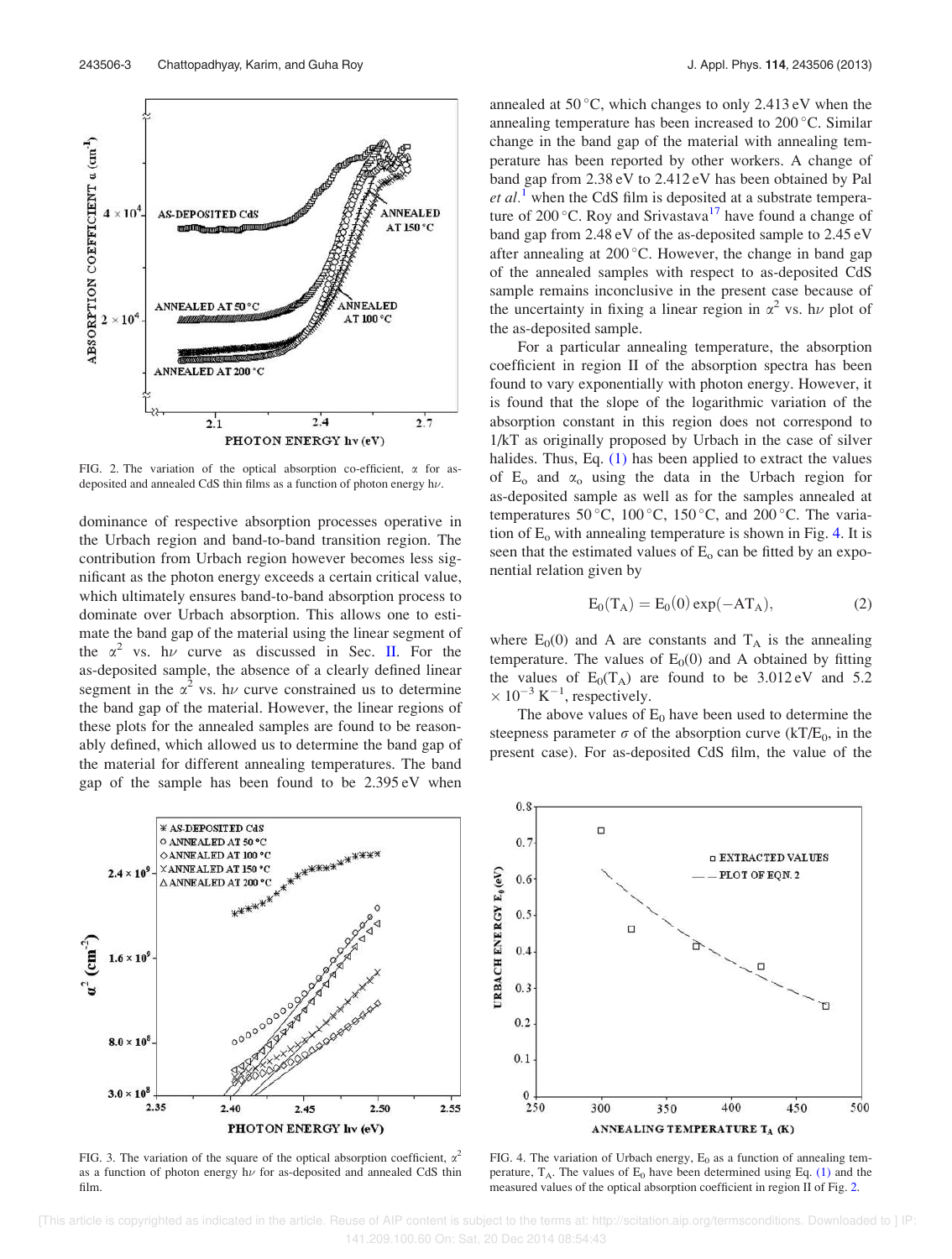steepness parameter comes out to be 0.035. However, its value has been found to increase with annealing temperature. For the sample heated at  $200^{\circ}$ C, the steepness parameter has been found to be 0.104. Such a dependence of steepness parameter on annealing temperature cannot be accounted for by applying models in Refs. 7 and 8 as these models apply to single crystals and that the process dependent physical changes (e.g., in the case of annealing) are not included in the model description. For instance, the steepness constant  $\sigma$ can be calculated by applying the relation<sup> $7,8$ </sup>

$$
\sigma = \sigma_0 (2kT/\hbar \omega_p) \tanh(\hbar \omega_p / 2kT), \tag{3}
$$

where  $\hbar \omega_p$  is the phonon energy and the constant  $\sigma_0$  may depend upon electron-phonon interaction in the deformation potential approximation<sup>7</sup> or high temperature slope of the band-gap shift with temperature.<sup>8</sup> Now, considering the values of  $\sigma_0$  and  $\hbar \omega_p$  to be 2.17 and 7.5 meV, respectively,<sup>7</sup> the theoretical value of  $\sigma$  from Eq. (3) comes out to be 2.15 for CdS. The large discrepancy in the theoretical and experimental values of steepness constant can therefore be associated with polycrystalline nature of the sample used in our experiment.

The extraction procedure has also revealed a dependence of the pre-factor  $\alpha_0$  of the Urbach relation on annealing temperature. The logarithmic variation of  $\alpha_0$  as a function of annealing temperature is shown in Fig. 5. It is seen that the variation of  $\ln \alpha_0$  can be fitted by the relation

$$
\ln \alpha_0 = -B_0 T_A + B_1,\tag{4}
$$

where  $B_0 = 3.5 \times 10^{-2} \text{ K}^{-1}$  and  $B_1 = 17.24$ . In the same figure, we have plotted the experimental values of the absorption coefficient and cross-examined if the above empirical relations can regenerate the measured values of  $\alpha$ . It may be seen from the figure that Eq.  $(1)$  coupled with the relations given by Eqs. (2) and (3) describes the experimental variation of  $\alpha$  in region II. However, the variation of the



FIG. 5. The variation of the optical absorption co-efficient of CdS thin film in region II of Fig.  $2$  as a function of annealing temperature,  $T_A$  for photon energy,  $h\nu = 2.35$  eV.

absorption co-efficient described by Eq. (1) cannot account for the measured absorption coefficient in the region I. This is more evident from Fig. 6 where experimental values of the absorption co-efficient for the CdS sample heat treated at  $200\,^{\circ}$ C are plotted as a function of photon energy and an attempt has been made to fit the absorption data with the help of Eq. (1). Clearly, Eq. (1) explains the absorption data up to certain energy in region II, but deviates considerably from the measured data at lower energies. The inadequacy of Urbach rule to describe absorption spectra below a certain photon energy hints towards two different transition processes in regions I and II, respectively. In particular, the optical absorption in region I is more like a constant absorption process in contrast to exponential Urbach rule. It is therefore apparent that the whole experimental absorption curve covering both the regions I and II cannot be explained on the basis of a single absorption process. The transition processes may be associated with defects of different kinds, such as grain boundary states<sup>10–12</sup> and deep levels.<sup>22–24</sup> The constant absorption processes at lower photon energies can be thought to be associated with deep centers in the individual grains having their energy levels comparable to the energies of the photons. This is further corroborated by the temperature dependence of the absorption curve in Fig. 2. It is seen that the absorption curve shifts downwards as a result of the heat treatment of the sample. Compared to the as-deposited sample, the shift is found to be large for sample annealed at  $T = 50$  °C, but gradually decreases at a much reduced rate for samples annealed at higher temperatures. We have plotted in Fig. 7, the values of the absorption coefficient in the constant region as a function of annealing temperature. It is found that the nature of variation of  $\alpha$  can be reasonably fitted by an empirical relation given by

$$
\alpha = C_0 + C_1 \exp(-C_2 T_A),\tag{5}
$$

where  $C_0 = 1.35 \times 10^4 \text{ cm}^{-1}$ ,  $C_1 = 4.12 \times 10^{11} \text{ cm}^{-1}$ , and  $C_2 = 5.5 \times 10^{-2} \text{ K}^{-1}$  are the fitting parameters. Though the absorption co-efficient  $\alpha$  varies nonlinearly with T<sub>A</sub> according to Eq. (5), a logarithmic variation of  $\alpha$ -C<sub>0</sub> as a function of  $T_A$  would be Arrhenius in nature. Since the absorption



FIG. 6. The variation of the optical absorption coefficient,  $\alpha$  in regions I and II of the absorption spectra in Fig. 2 as a function of photon energy.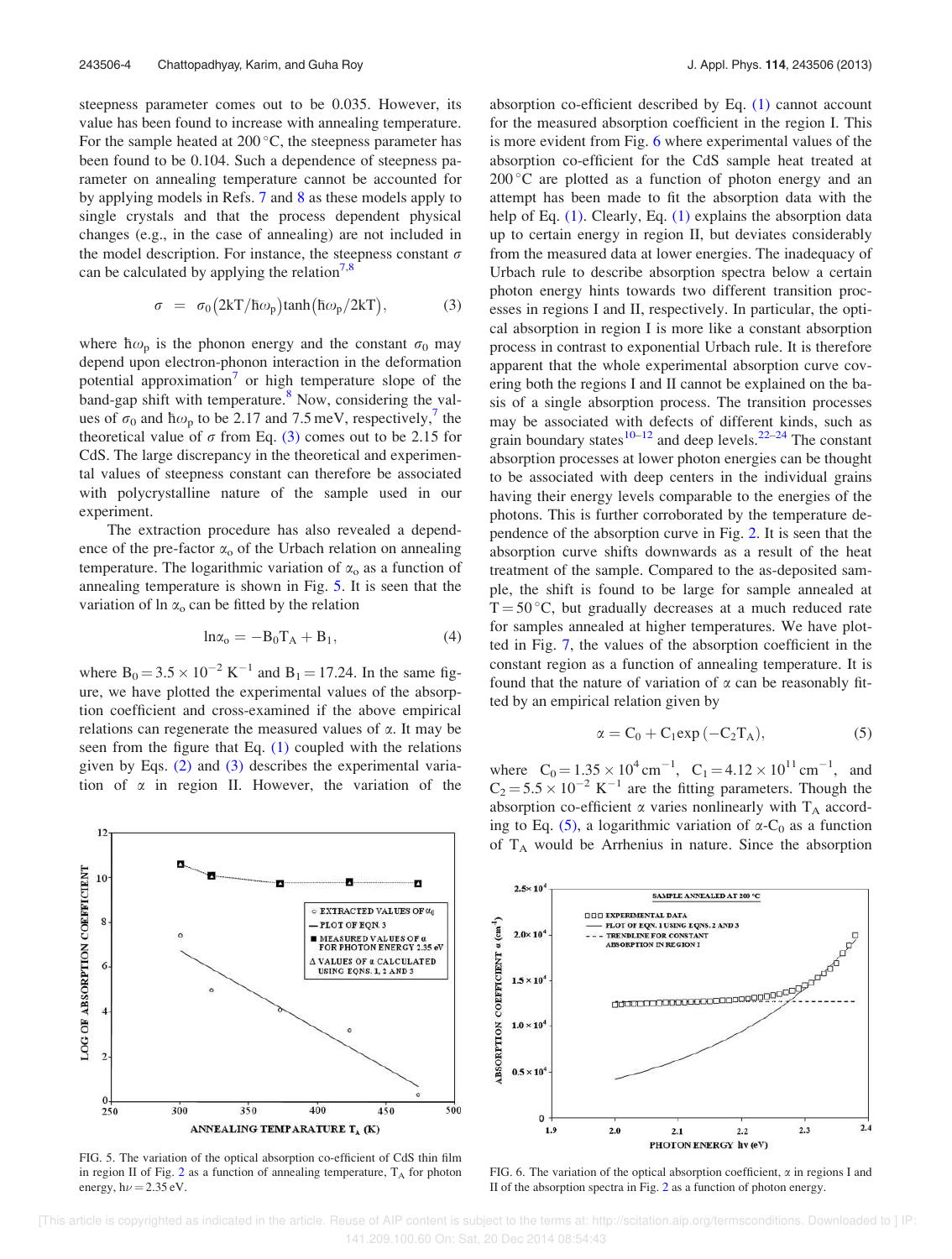

FIG. 7. The variation of optical absorption coefficient,  $\alpha$  in region I of Fig. 2 as a function of annealing temperature  $T_A$ .

processes at defect levels are likely to be controlled by the density of available and activated defects and defect energy, we apprehend co-relations of these quantities with  $\alpha$ -C<sub>0</sub>, C<sub>1</sub> and  $C_2$ , respectively.

A second kind of electronic transition may result due to distributed interface states at the grain boundaries. It may be mentioned here that the physical properties of grain boundaries and grain boundary interfaces have been extensively studied in the past and the density of grain boundary states may be in the range of  $10^{11}$ - $10^{13}$  cm<sup>-2</sup> eV<sup>-1</sup>. For example, Pike and Seager $10$  in their pioneering work considered a value of  $10^{16}$  m<sup>-2</sup>eV<sup>-1</sup>, Yamamoto *et al.*<sup>25</sup> reported a distribution of density of states in the range  $\sim 10^{12} - 10^{14}$  cm<sup>-2</sup> eV<sup>-1</sup> for polycrystalline silicon, Groot and Card<sup>26</sup> measured an energy distribution of interface states above  $10^{12}$  cm<sup>-2</sup> eV<sup>-1</sup> at silicon grain boundaries, Madenach and Werner $27$  reported energy distribution of interface states over the range  $\sim 10^{11} - 10^{12}$  $\text{cm}^{-2} \text{eV}^{-1}$  at silicon grain boundaries. In other polycrystalline semiconductors also, such as in InSb and CdTe, the density of grain boundary states have been found to be appreciable.<sup>28</sup> With the above values of the density of states, reported for different polycrystalline materials and a common experience of interface state density encountered in layered structures such as Schottky contacts, $29,30$  this parameter cannot be ignored for the interpretation of physical properties of the material. In the present case of polycrystalline CdS, the density of grain boundary states has been reported to be quite large.  $31,32$  In fact, the density of grain boundary states plays a crucial role in fixing the grain boundary potential. The non-zero value of the grain boundary potential $33\overline{3}$  and relatively high resistance of polycrystalline materials (compared to single crystals) conclusively prove manifestations of grain boundary states. It has been found that the grain boundary potential of CdS varies widely from sample to sample. This may be due to the fact that the grain boundary potential is sensitive to interface and bulk defect parameters. $^{22}$  A relation for grain boundary potential in the presence of donor-like deep levels and grain boundary states can be derived from Ref. 22 given by

$$
\Psi_{\rm S} = +(2\beta\delta + 1) - \left\{ (2\beta\delta + 1)^2 - 4\delta (\delta\beta^2 + \alpha\Psi_{\rm t}) \right\}^{1/2}, \tag{6}
$$

where

$$
\begin{aligned} \alpha &= N_t/(N_d+N_t),\\ \beta &= q^3{D_{it}}^2\big/\,8\epsilon_s(N_d+N_t),\\ \delta &= E_g {-} \varphi_0 {-} \,V_n. \end{aligned}
$$

 $N_t$  is the deep level density,  $N_d$  the doping concentration,  $D_{it}$ the density of grain boundary states,  $\varphi_0$  the neutral level,  $\Psi_t$ the potential where the Fermi level intersects the deep level, and  $\varepsilon$ <sub>s</sub> is the permittivity of the material. With the values of interface state density in the range  $10^{11}$  to  $10^{13}$  cm<sup>-2</sup> eV<sup>-1</sup>, doping concentration of the order  $10^{16}$  cm<sup>-3</sup>,<sup>38</sup> deep trap density about  $10^{14}$  cm<sup>-3</sup>,<sup>23</sup> and the neutral level to be 1.3 eV, we have estimated the grain boundary potential of polycrystalline CdS using the above relation. The calculated values of grain boundary potential are found to vary from 0.149 eV to 0.47 eV as the density of grain boundary states is varied from  $10^{11}$  cm<sup>-2</sup> eV<sup>-1</sup> to  $10^{12}$  cm<sup>-2</sup> eV<sup>-1</sup>. Thus, the variation in the experimental values of grain boundary potential can be attributed to different values of density of states possibly resulting from different processing conditions. Now, considering the above important effects of interface states influencing the material properties of polycrystalline materials, we propose the sharp change in the absorption co-efficient in the sub-band gap region is associated with the change in the interface state density due to annealing. Furthermore, an energy dependence of the density of grain boundary states<sup>10,25–27</sup> may yield an absorption tail which can be different from the absorption processes at the deep centers. The electronic transitions in such cases take place at the interface region of the two grains, which may also depend upon the modification of the grain boundary interfaces by different processing conditions, such as annealing at different temperature being investigated in the present work. To look for a possible explanation for the above effect of annealing, we closely examine the SEM images and EDS data of the samples shown in Figs. 8 and 9, respectively. It is found that the local density of grains increases upon annealing which may be a result of reorganization of the film. $19$  This leads to a proximity effect resulting from a more compact/ordered arrangement of grains. The EDS results, however, suggest insignificant changes in the atomic percentage of cadmium, sulphur, and oxygen upon heat treatment, thereby indicating film composition to remain almost unaltered. Accordingly, it is unlikely that such a minor change in the composition could be a possible reason for the observed dependence of absorption coefficient on annealing temperature. However, the proximity effect as observed in SEM images can improve the grain boundary interface either due to shrinking of interface width or modification of grain boundary states or a combination of the both. An improvement of the grain boundary interface is also possible due to atomic migration which passivates the grain boundary states. All these possibilities may lead to a decrease in the grain boundary states leading to a lesser number of electronic transitions, which eventually results in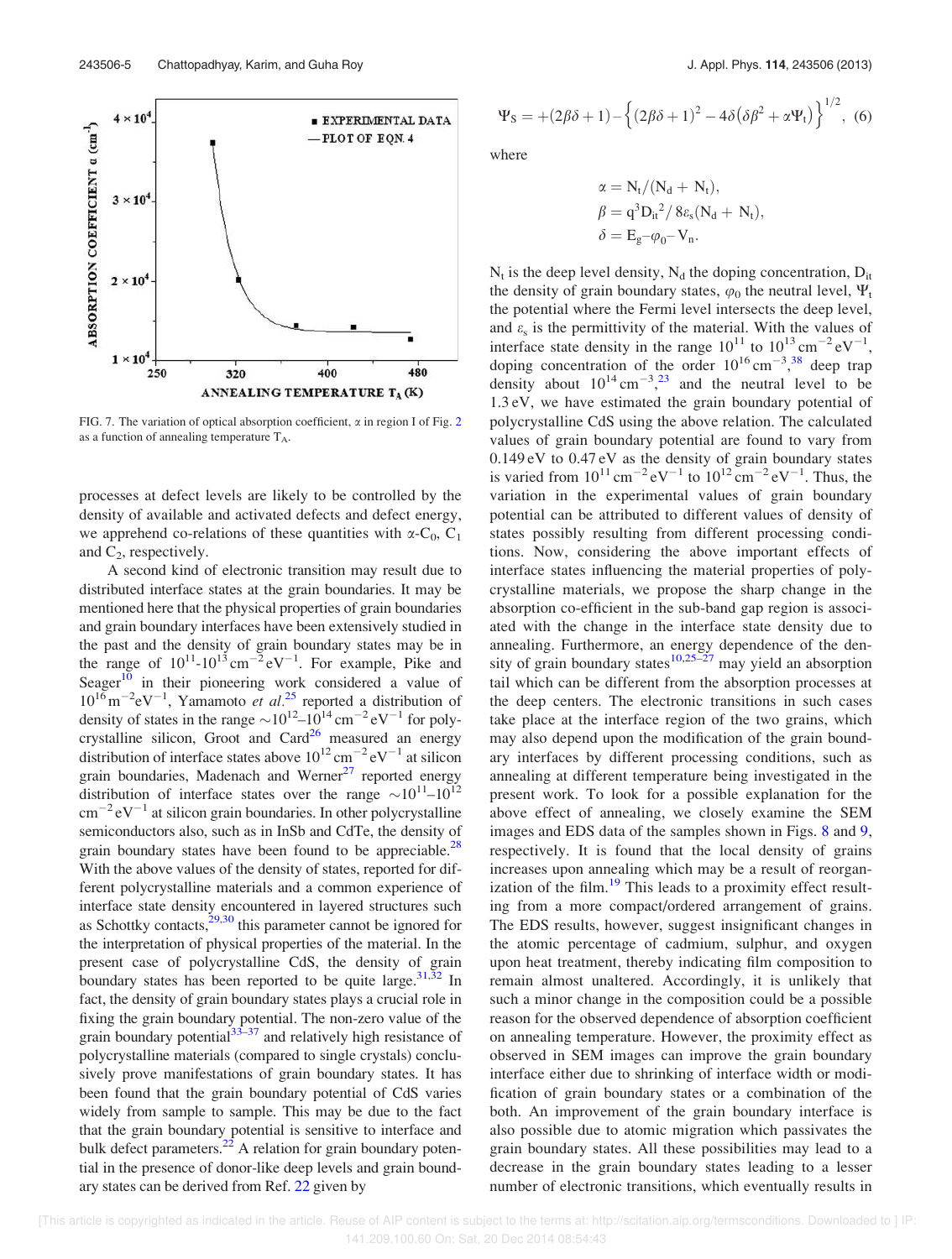

 $(A)$ 



FIG. 8. The SEM images of CdS thin films: (A) as-deposited and (B) airannealed at  $200^{\circ}$ C.

a decrease in the absorption coefficient of the material. Such a feature is reflected in the absorption curve, which shows decrease in the absorption coefficient upon heat treatment for a given value of photon energy in the Urbach region. It is well known that the grain boundary states in polycrystalline semiconductor are primarily responsible for free carrier trapping and the formation of grain boundary potential as a consequence of charge exchange with the adjacent grains in accordance with the charge neutrality condition of the system.<sup>10–12,22</sup> We therefore associate the above grain boundary states to be the main issue for the optical absorption in the Urbach region of the absorption spectra. The shift of absorption curve upon heat treatment may be linked with the reduction in the grain boundary interface states due to the close proximity of grains consistent with the surface morphology as seen from the SEM images.

A similar conclusion has been drawn on the basis of measured current-voltage characteristics of the samples at different annealing temperatures (Fig. 10). It is well known that, for a polycrystalline semiconductor, the carrier mobility decreases exponentially with the grain boundary potential.<sup>38,39</sup> In such cases, the I–V relation can be written as



FIG. 9. The EDS spectra of CdS thin films: (A) as-deposited and (B) airannealed at  $200^{\circ}$ C.

$$
I = qA_c N_d \mu_0 \exp(-q\Psi_S/kT) V/L, \qquad (7)
$$

where  $\mu_0$  is the electron mobility corresponds to single crystal,  $A_c$  the area of contact, L the length between the contacts, and V is the applied voltage. The material resistance, R, can be obtained directly from the above relation given by

$$
R = R_0 \exp(q\Psi_S/kT), \tag{8}
$$

where  $R_0 = L/(qA_cN_d\mu_o)$  is the material resistance corresponding to a single crystal. The above equation therefore suggests an increase in the resistance when the material is in polycrystalline form. Now, by applying the charge neutrality condition given by  $Q_{sc} = Q_{it}$ , where  $Q_{it}$  is the grain boundary charge density and  $Q_{sc} = (2q\varepsilon_s N_d \Psi_S)^{1/2}$ , the semiconductor depletion layer charge density, we obtain an expression for the resistance of a polycrystalline material in terms of grain boundary charge density given by

$$
R = R_0 \exp\{Q_{it}^{2}/(2kT\varepsilon_s N_d)\}.
$$
 (9)

Thus, the interface state charge density at the grain boundary can be measured by applying the above equation in the following form: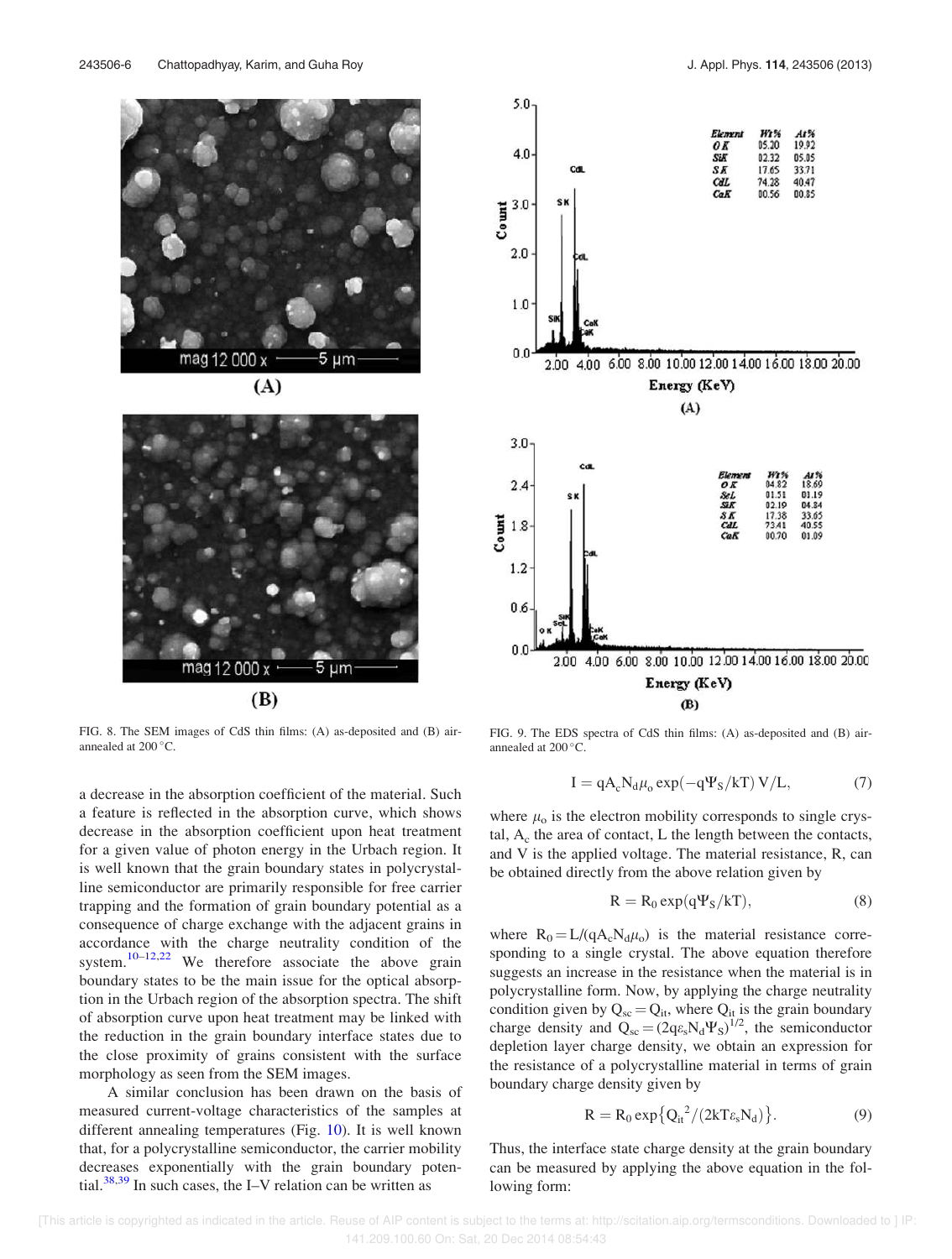

FIG. 10. The current-voltage characteristics of CdS thin films: (A) as deposited, and annealed at  $50^{\circ}$ C and  $100^{\circ}$ C, respectively; and (B) annealed at 150 °C and 200 °C, respectively.

$$
Q_{it} = \{2kT\varepsilon_s N_d \ln(R/R_0)^{1/2}.\tag{10}
$$

To determine  $Q_{it}$  for the CdS samples, we have used the measured current-voltage data shown in Fig. 10. The current-voltage characteristics are found to be reasonably linear for the samples annealed at  $100^{\circ}$ C,  $150^{\circ}$ C, and



FIG. 11. The variation of resistance and interface state charge density at the grain boundaries of CdS samples as a function of annealing temperature.

200 °C, except for some scattering and asymmetry in transport observed for as-deposited sample and the sample annealed at  $50^{\circ}$ C. Now, by fitting these characteristics linearly, the resistances of the samples are determined. Using the values of  $R_0 = 3.13 \times 10^3$  ohm and  $N_d = 10^{16}$  cm<sup>-3</sup>, we have estimated the values of  $Q_{it}$ . The variations of R and  $Q_{it}$  are shown in Fig. 11 as a function of annealing temperature. The decrease in the interface charge density  $Q_{it}$  with annealing temperature further confirms a decrease in the density of grain boundary states.

### V. CONCLUSIONS

In conclusion, the analyses of optical absorption curves of heat treated CdS films reveal the Urbach relation for subband gap absorption to be limited up to certain energy of the incident photons, below which the absorption coefficient becomes almost constant. Accordingly, a single optical transition process is inadequate to account for the measured absorption data in the sub-band gap energy domain. It is found that both the constant and Urbach regions of the absorption curve are functions of annealing temperature though the mechanisms of absorption appeared to be different for these two regions. While the constant absorption region can possibly be a result of optical transitions from deep levels, the absorption data in the Urbach region indicate grain boundary states to be the origin for causing optical transitions. An examination of SEM images in association with EDS results of the annealed samples strongly suggests a change in the grain size, thereby implying a more compact grain distribution leading to modification of grain boundary states and the grain boundary potential barriers. The analyses of the current-voltage characteristics of the samples reveal a reduction in the interface state charge density at the grain boundaries upon annealing, which further confirm interface states to be the reason for variation of the absorption coefficient in the Urbach region upon annealing of CdS samples at different temperatures.

- <sup>1</sup>U. Pal, R. Silva-Gonzalez, G. Martinez-Montes, M. Gracia-Jimenez, M. A. Vaidal, and Sh. Torres, Thin Solid Films 305, 345 (1997).
- <sup>2</sup>J. Hiie, T. Dedova, V. Valdna, and K. Muska, Thin Solid Films 511-512, 443 (2006).
- <sup>3</sup>J. Barman, K. C. Sarma, M. Sarma, and K. Sarma, Indian J. Pure Appl. Phys. 46, 339 (2008).
- <sup>4</sup>A. J. Haider, A. M. Mousa, and M. H. Al-Jawad, J. Semicond. Technol. Sci. 8, 326 (2008).
- <sup>5</sup>F. Urbach, *Phys. Rev.* 92, 1324 (1953).
- <sup>6</sup>F. Moser and F. Urbach, *Phys. Rev.* **102**, 1519 (1956).
- ${}^7$ M. V. Kurik, *Phys. Status Solidi A 8, 9 (1971)*.
- <sup>8</sup>T. Skettrup, *Phys. Rev. B* 18, 2622 (1978).
- <sup>9</sup>S. John, C. Soukoulis, M. H. Cohen, and E. N. Economou, *Phys. Rev.* Lett. 57, 1777 (1986).
- <sup>10</sup>G. E. Pike and C. H. Seager, J. Appl. Phys. **50**, 3414 (1979).
- <sup>11</sup>P. Chattopadhyay, J. Phys. Chem. Solids 56, 189 (1995).
- <sup>12</sup>P. Chattopadhyay, Semicond. Sci. Technol. 10, 1099 (1995).
- <sup>13</sup>M. Ray and P. Chattopadhyay, Indian J. Pure Appl. Phys. 35, 349 (1997). <sup>14</sup>H. El Maliki, J. C. Bernede, S. Marsillac, J. Pinel, X. Castel, and J. Pouzet,
- Appl. Surf. Sci. 205, 65 (2003).
- <sup>15</sup>A. Cortes, H. Gomez, R. E. Marotti, G. Riveros, and E. A. Dalchiele, Sol. Energy Mater. Sol. Cells 82, 21 (2004).
- <sup>16</sup>L. Wenyi, C. Xun, C. Qiulong, and Z. Zhibin, Mater. Lett. 59, 1 (2005).
- <sup>17</sup>P. Roy and S. K. Srivastava, Mater. Chem. Phys. 95, 235 (2006).
- <sup>18</sup>H. Metin and R. Esen, J. Cryst. Growth 258, 141 (2003).